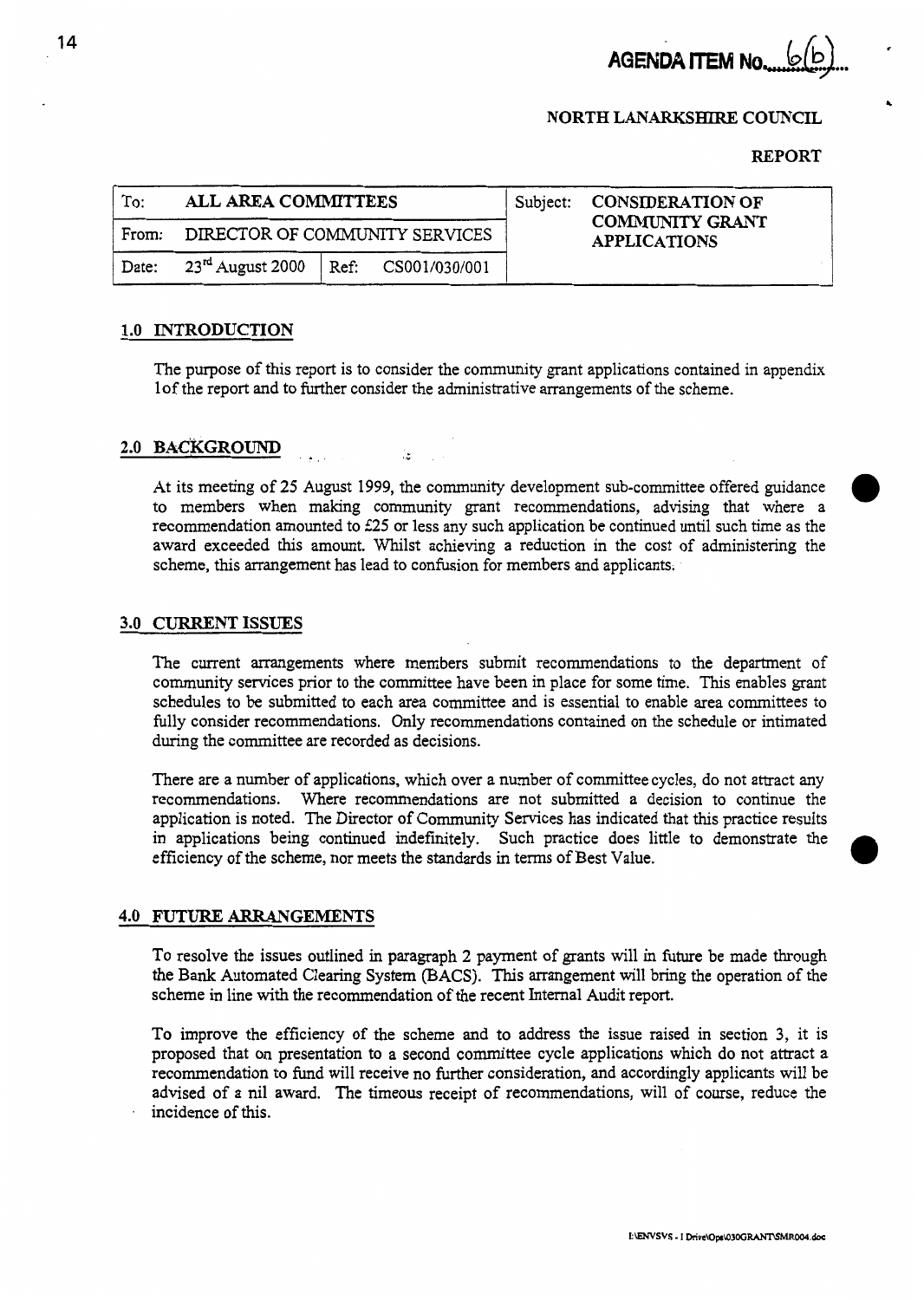### **5.0 RECOMMENDATIONS**

It is recommended that the committee:

- (i) Agree that on presentation to a second committee cycle applications which do not attract a recommendation to fund will receive no further consideration, and accordingly applicants will be advised of a nil award;
- Note the introduction of BACS as the method of grant payment; and, (ii)
- Approve the recommendations contained in the schedules attached as appendix 1 to the report. (iii)

Paulfutis

DIRECTOR OF COMMUNITY SERVICES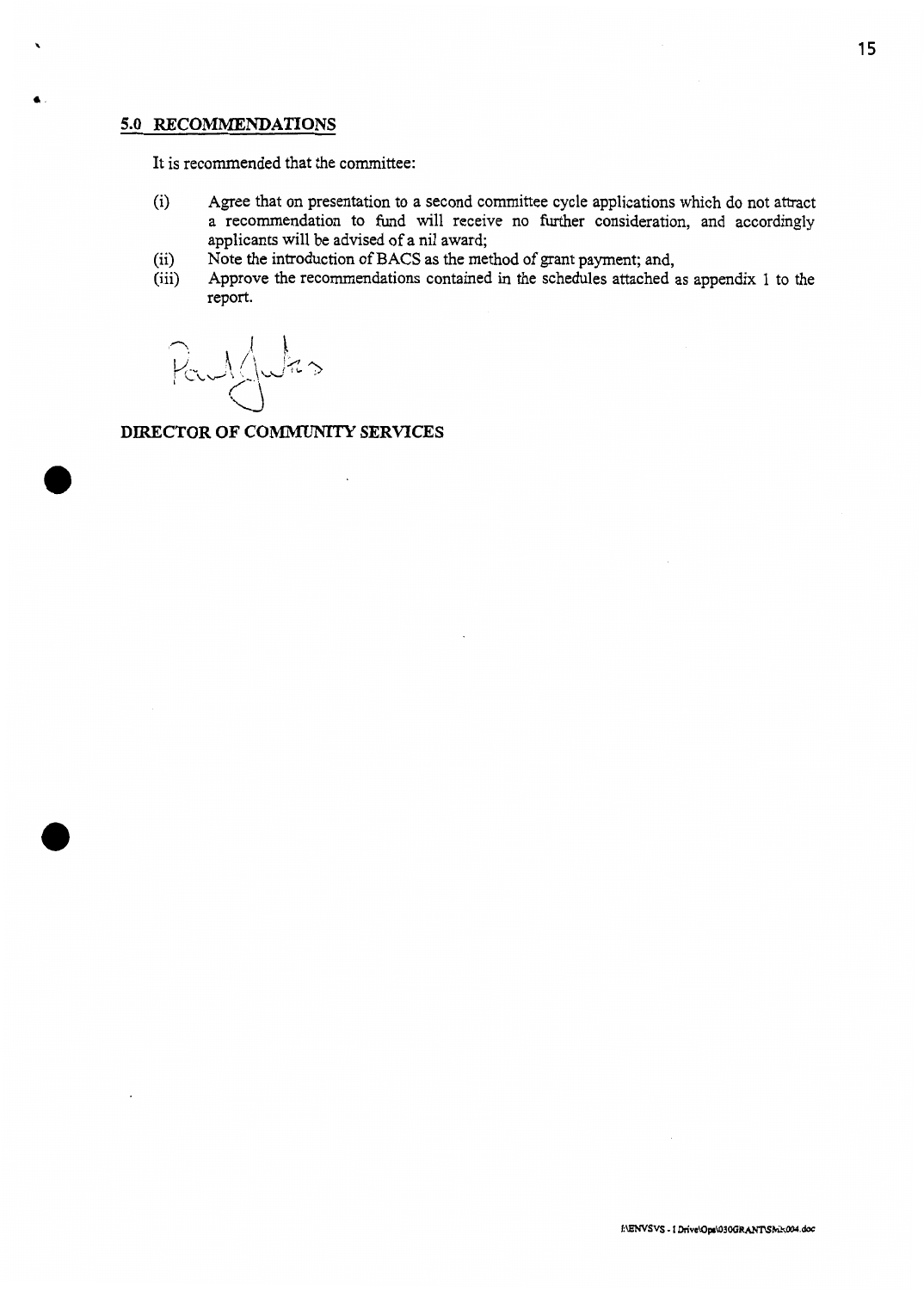## **APPLICATIONS COVERING MORE THAN ONE AREA COMMITTEE BOUNDARY**

 $\mathcal{L}$ 

| <b>Ref No:</b> | Name of Group                                       | Purpose                                                                                | Amount<br><b>Requested</b> | Area/Ward No: | Recommendation | <b>Total</b> |
|----------------|-----------------------------------------------------|----------------------------------------------------------------------------------------|----------------------------|---------------|----------------|--------------|
|                |                                                     | <b>Continued Applications</b>                                                          |                            |               |                |              |
|                |                                                     | (Area Committees should only consider applications relevant to their areas)            |                            |               |                |              |
| ALL:99/00-912  | Re-Solv, Lanarkshire                                | assist with cost of sovent abuse<br>information leaflet for parents                    | £450                       | 9             | $9 - £10$      |              |
|                |                                                     | (Previously awarded £145)                                                              |                            |               | 34 - £50       |              |
| ALL:99/00-932  | Good Neighbours, Muirhouse                          | assist with cost of outing                                                             | £1,000                     | 13            |                |              |
|                |                                                     | (Previously awarded £777)                                                              |                            |               |                |              |
| ALL:99/00-936  | <b>Motherwell Crime Prevention</b>                  | assist with purchase of community police                                               | £1,154                     | 9             | $3 - £300$     |              |
|                | Panel, Motherwell                                   | mountain bikes                                                                         |                            |               | $9 - nil$      |              |
|                |                                                     | (Previously awarded £488)                                                              |                            |               |                |              |
| ALL:99/00-937  | Motherwell Crime Prevention<br>Panel, Motherwell    | assist with cost of promotion of police open<br>day                                    | unknown                    | 9             | $9 - nil$      |              |
|                |                                                     | (Previously awarded £210)                                                              |                            |               |                |              |
| ALL:00/01-35   | <b>Monklands Carers Respite</b><br>Group, Monklands | assist with yearly hall hire and activity<br>prgramme costs, including Christmas event | £1,342                     | 39,43         |                |              |
|                |                                                     | (Previously awarded £992)                                                              |                            |               |                |              |
| ALL:00/01-36   | Cleland Youth Football Club                         | assist with purchase of strips and general                                             | unknown                    | 8, 9, 10      | $9 - £30$      |              |
|                | U16's, Cleland                                      | running costs                                                                          |                            |               | $10 - £50$     |              |
|                |                                                     | (Previously awarded £250)                                                              |                            |               |                |              |

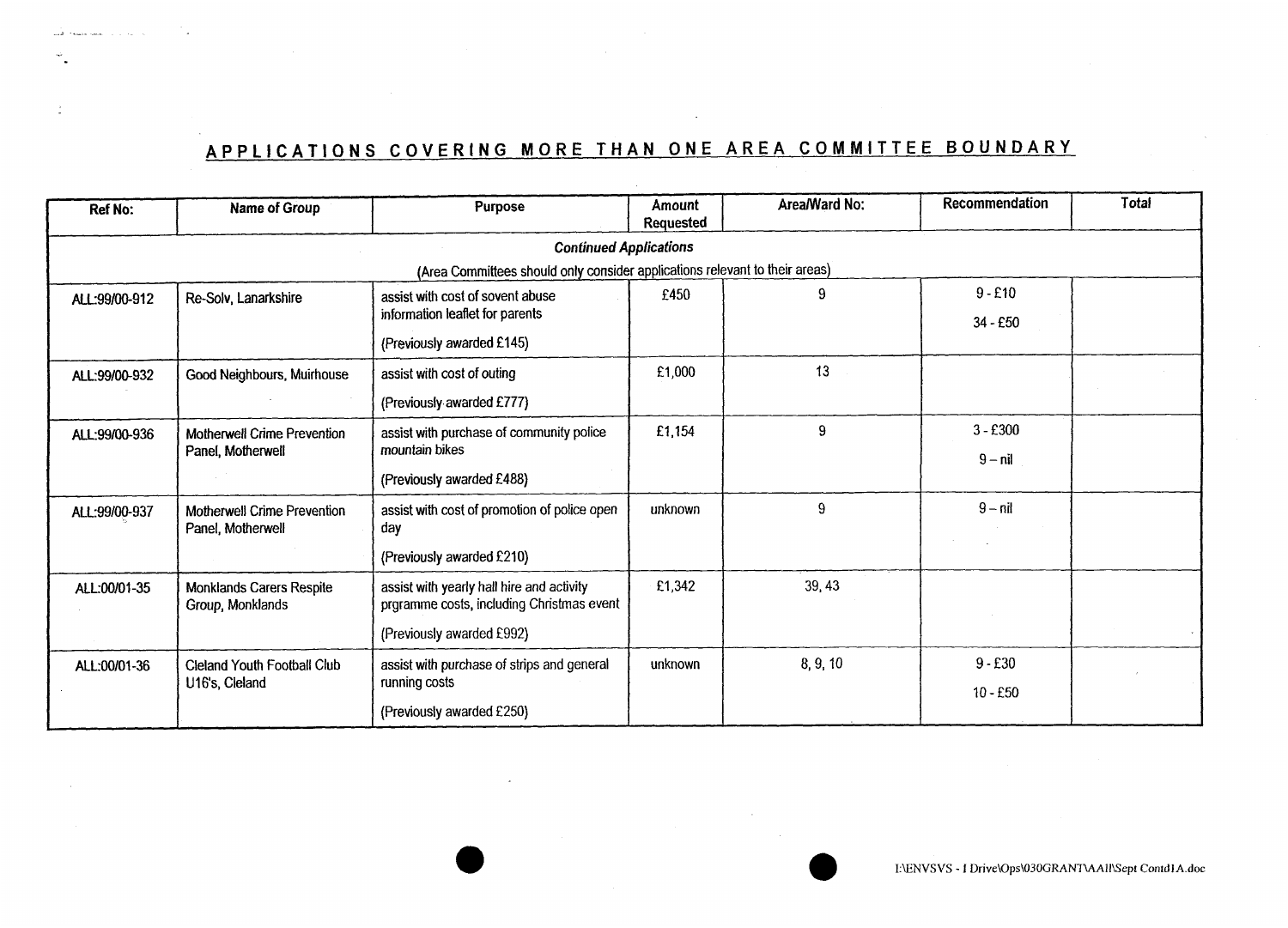| <b>Ref No:</b> | <b>Name of Group</b>                           | Purpose                                                                         | Amount<br>Requested | Area/Ward No:                    | Recommendation | Total |
|----------------|------------------------------------------------|---------------------------------------------------------------------------------|---------------------|----------------------------------|----------------|-------|
| ALL:00/01-37   | Caledonian Award Scheme,<br>Lanarkshire        | assist with general running costs of awards<br>scheme for disabled young people | £1,000              | North Lanarkshire Wide           | $9 - £15$      |       |
|                |                                                | (Previously awarded £185)                                                       |                     |                                  | $21 - nil$     |       |
|                |                                                |                                                                                 |                     |                                  | $22 - nil$     |       |
|                |                                                |                                                                                 |                     |                                  | $23 - nil$     |       |
|                |                                                |                                                                                 |                     |                                  | $32 - £25$     |       |
|                |                                                |                                                                                 |                     |                                  | $34 - £75$     |       |
|                |                                                |                                                                                 |                     |                                  | $60 - £50$     |       |
|                |                                                |                                                                                 |                     |                                  | $69 - £25$     |       |
| ALL:00/01-39   | St. Margaret's Church Art Class,<br>Motherwell | assist with purchase of equipment for<br>decoupage                              | £300                | Motherwell and Wishaw            | $9 - nil$      |       |
| ALL:00/01-40   | Netherton Senior Citizens,<br>Netherton        | assist with cost of weekend trip to<br>Blackpool                                | £800                | 13                               |                |       |
|                |                                                | (Previously awarded £250)                                                       |                     |                                  |                |       |
| ALL:00/01-41   | Airdrie Victoria Shotokai 2000,                | assist with purchase of equipment                                               | £821                | 40, 41, 42, 43, 47, 48, 51, 62   |                |       |
|                | Airdrie                                        | (Previously awarded £75)                                                        |                     |                                  |                |       |
| ALL:00/01-42   | Lourdes Scottish Youth Group                   | Assist with cost of training young people                                       | £1,000              | Motherwell and Wishaw            | $3 - £100$     |       |
|                | (HCPT), Motherwell                             | and travelling to Lourdes                                                       |                     |                                  | $9 - £70$      |       |
|                |                                                | (Previously awarded £150)                                                       |                     |                                  |                |       |
| ALL:00/01-43   | New Stevenston and District                    | assist with purchase of equipment, general                                      | £500                | Bellshill, Motherwell and Wishaw | $5 - £100$     |       |
|                | Garden Club, New Stevenston                    | running expenses and cost of hosting<br>annual event                            |                     |                                  | $9 - nil$      |       |
|                |                                                | (Previously awarded £100)                                                       |                     |                                  |                |       |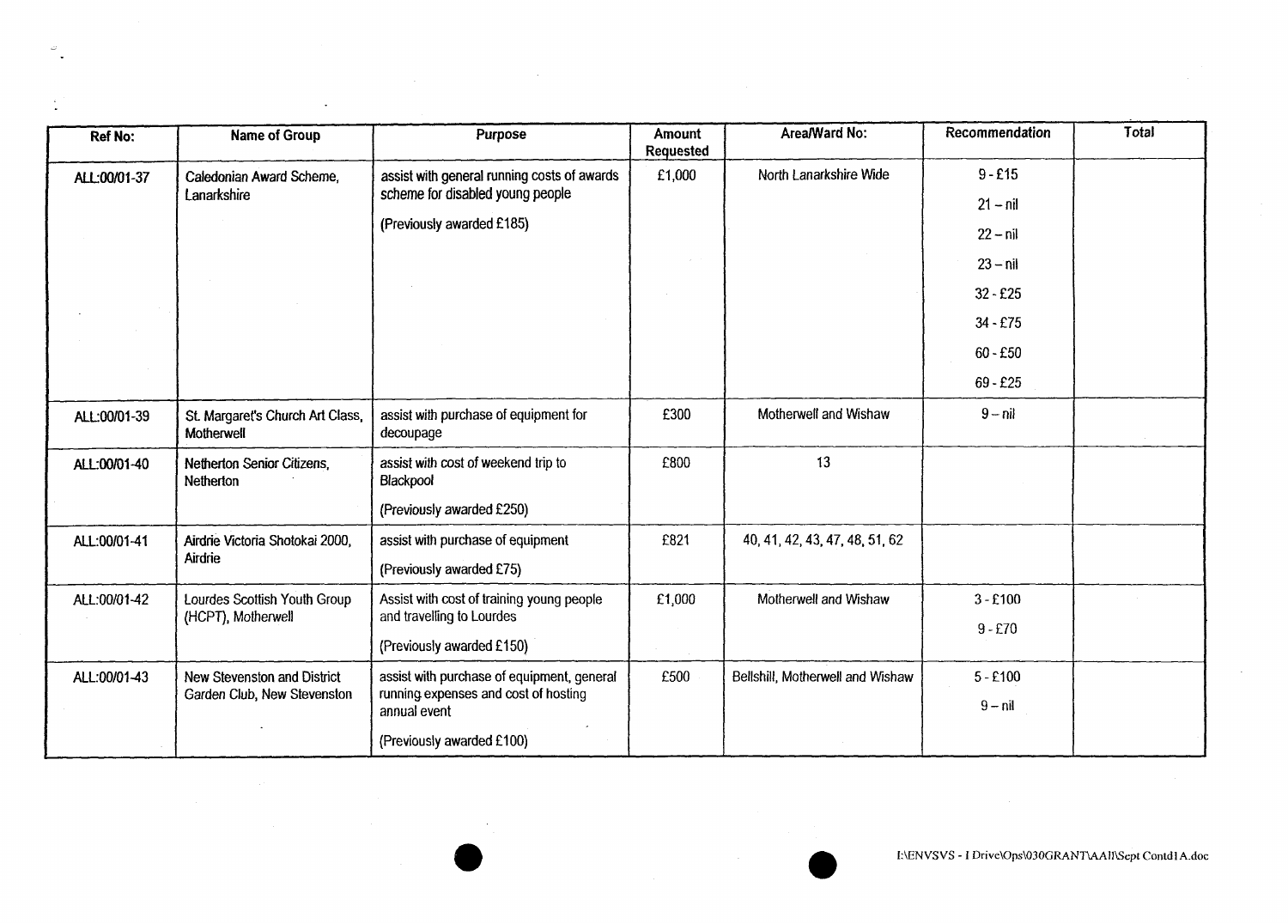| <b>Ref No:</b> | <b>Name of Group</b>                               | Purpose                                                        | Amount<br>Requested | Area/Ward No:              | Recommendation | Total |
|----------------|----------------------------------------------------|----------------------------------------------------------------|---------------------|----------------------------|----------------|-------|
| ALL:00/01-44   | St. Mary's PS Parents<br>Association, Coatbridge   | Assist with purchase of seating for<br>reflective garden area  | £600                | Motherwell & Coatbreidge   |                |       |
|                |                                                    | (Previously awarded £250)                                      |                     |                            |                |       |
| ALL:00/01-45   | YMCA Parent and Toddlers,<br>Motherwell            | assist with purchase of equipment and<br>summer outing         | £1,500              | 2, 4, 11, 12, 13           | $11 - £100$    |       |
|                |                                                    | (Previously awarded £250)                                      |                     |                            |                |       |
| ALL:00/01-46   | Westend Lady Bowlers,<br>Coatbridge                | assist with purchase of trophy and end of<br>year social event | £250                | 31, 32, 34, 35, 38, 39, 47 | $32 - £50$     |       |
|                |                                                    | (Previously awarded £225)                                      |                     |                            |                |       |
| ALL:00/01-47   | Chikara Kwai Judo Club,                            | assist with purchase of safety equipment                       | £2,000              | Motherwell and Wishaw      | $1 - £150$     |       |
|                | Motherwell                                         |                                                                |                     |                            | $9 - £30$      |       |
| ALL:00/01-48   | <b>New Stevenston Community</b>                    | assist with cost of outing                                     | £1,000              | 5 to 28                    | $5 - £100$     |       |
|                | Council, New Stevenston                            |                                                                |                     |                            | $9 - nil$      |       |
|                |                                                    |                                                                |                     |                            | $21 - nil$     |       |
|                |                                                    |                                                                |                     |                            | $22 - nil$     |       |
|                |                                                    |                                                                |                     |                            | $23 - nil$     |       |
| ALL:00/01-49   | Airdrie Flower Club - Floral Art<br>Group, Airdrie | assist with general running costs and<br>purchase of materials | £500                | 31 to 50                   |                |       |
| ALL:00/01-51   | John Rogers Memorial                               | assist with purchase of IT equipment                           | £1,920              | 7, 8, 9, 10, 11, 14 to 20  | $9 - £100$     |       |
|                | Foundation, Wishaw                                 | (Previously awarded £200)                                      |                     |                            | $10 - £100$    |       |
|                |                                                    |                                                                |                     |                            | $11 - £50$     |       |
| ALL:00/01-52   | Lanarkshire Cecilian Orchestra,                    | assist with cost of hall hire and publicity                    | £750                | 2, 3, 4, 5, 11, 12, 14     | $3 - £50$      |       |
|                | Lanarkshire                                        | (Previously awarded £100)                                      |                     |                            |                |       |

 $\sim 10^{-1}$ 

 $\sim$ 

 $\mathcal{L}^{\mathcal{L}}(\mathcal{L}^{\mathcal{L}})$  . The contribution of  $\mathcal{L}^{\mathcal{L}}$ 

 $\sim$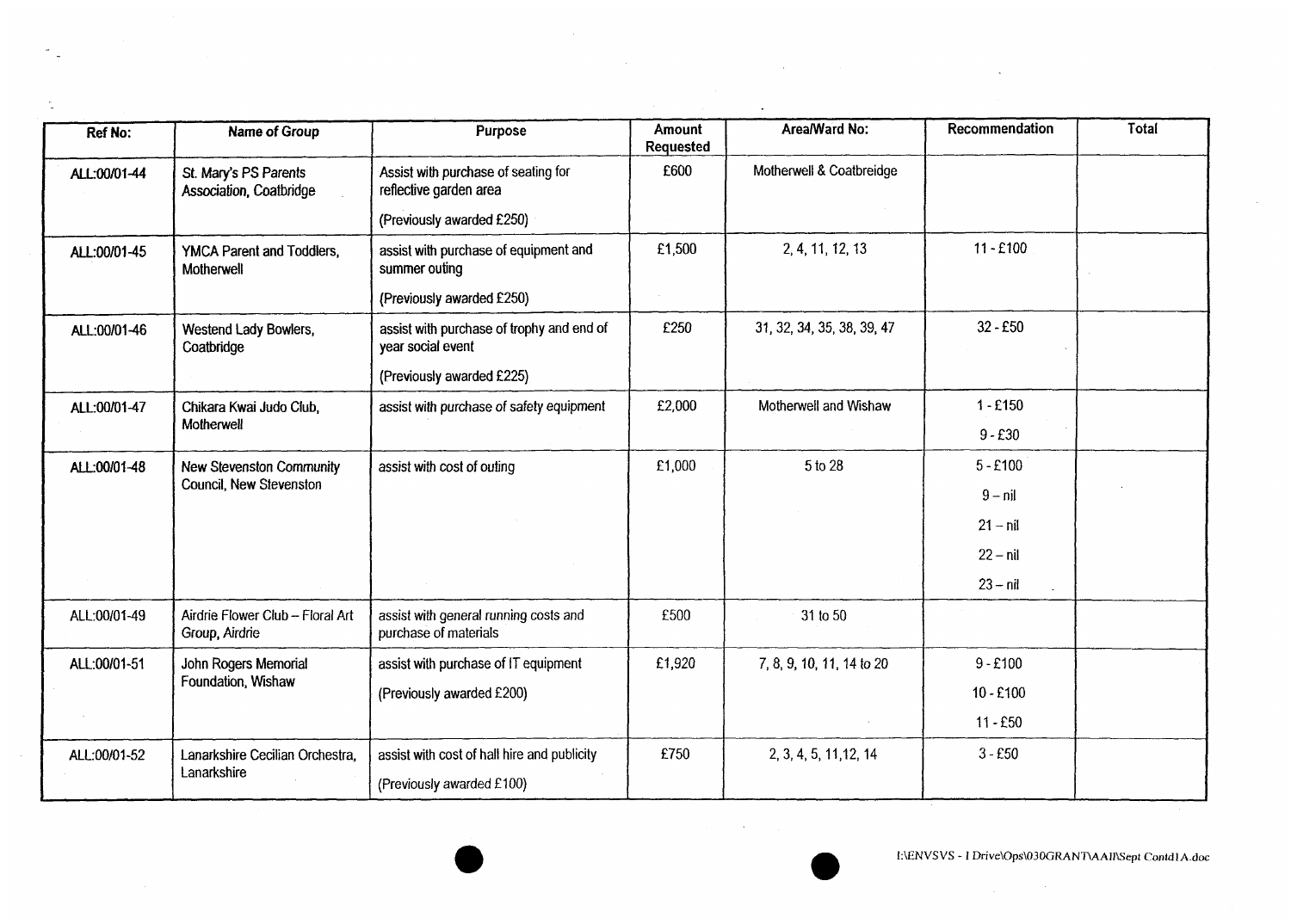| <b>Ref No:</b>  | Name of Group                                      | <b>Purpose</b>                                                             | Amount<br>Requested | Area/Ward No:                | Recommendation    | Total |
|-----------------|----------------------------------------------------|----------------------------------------------------------------------------|---------------------|------------------------------|-------------------|-------|
| ALL:00/01-55    | Nicol Odeons, Wishaw                               | assist with purchase of new instruments                                    | £800                | 4, 5, 8, 10, 25, 29          | $8 - £50$         |       |
|                 |                                                    | and travelling expenses                                                    |                     |                              | $10 - \text{nil}$ |       |
|                 |                                                    | (Previously awarded £225)                                                  |                     |                              |                   |       |
| ALL:00/01-58    | Society for the Protection of the                  | assist with general running costs and<br>purchase of educational materials | £1,500              | 2, 5, 21, 22, 25, 26, 27, 29 | $3 - £50$         |       |
|                 | Unborn Child, Bellshill                            |                                                                            |                     |                              | $21 - nil$        |       |
|                 |                                                    | (Previously awarded £600)                                                  |                     |                              | $22 - nil$        |       |
| ALL:CG00/01-103 | Strathclyde Fire Brigade Pipe                      | assist with purchase of replacement                                        | £2000               | North Lanarkshire Wide       | $9 - £30$         |       |
|                 | Band, Lanarkshire                                  | equipment                                                                  |                     |                              | $21 - nil$        |       |
|                 |                                                    | (Previously awarded £325)                                                  |                     |                              | $22 - nil$        |       |
|                 |                                                    |                                                                            |                     |                              | $23 - nil$        |       |
|                 |                                                    |                                                                            |                     |                              | 68-£100           |       |
|                 |                                                    |                                                                            |                     |                              | $69 - £25$        |       |
| ALL:CG00/01-104 | Dalziel HS FP Amateur Football<br>Club, Motherwell | assist with cost of attending international<br>football tournament         | £2,000              | 2, 4, 5, 12, 13, 14, 19      | $4 - £50$         |       |
|                 |                                                    | (Previously awarded £400)                                                  |                     |                              |                   |       |
| ALL:CG00/01-105 | St. James' OAP Sequence                            | assist with cost of outing<br>$\mathcal{V}_{\mathcal{C},\mathcal{C}}$      | £600                | 31, 36, 39, 49, 68           |                   |       |
|                 | Dancing, Coatbridge                                | (Previously awarded £300)                                                  |                     |                              |                   |       |
| ALL:CG00/01-107 | Carfin Playgroup, Carfin                           | asist with running costs and summer outing                                 | £840                | 29                           | 29 - £200         |       |
|                 |                                                    | (Previously awarded £400)                                                  |                     |                              |                   |       |
| ALL:CG00/01-108 | Chryston and District                              | assist with cost of annual show                                            | £350                | 62, 63, 67, 70               | $67 - £50$        |       |
|                 | Horticultural Society, Muirhead                    | (Previously awarded £120)                                                  |                     |                              | $*69 - £100$      |       |

 $\ddot{\phantom{a}}$ 

 $\lambda$  $\mathcal{L}$ 

 $\mathcal{L}_{\mathbf{a}}$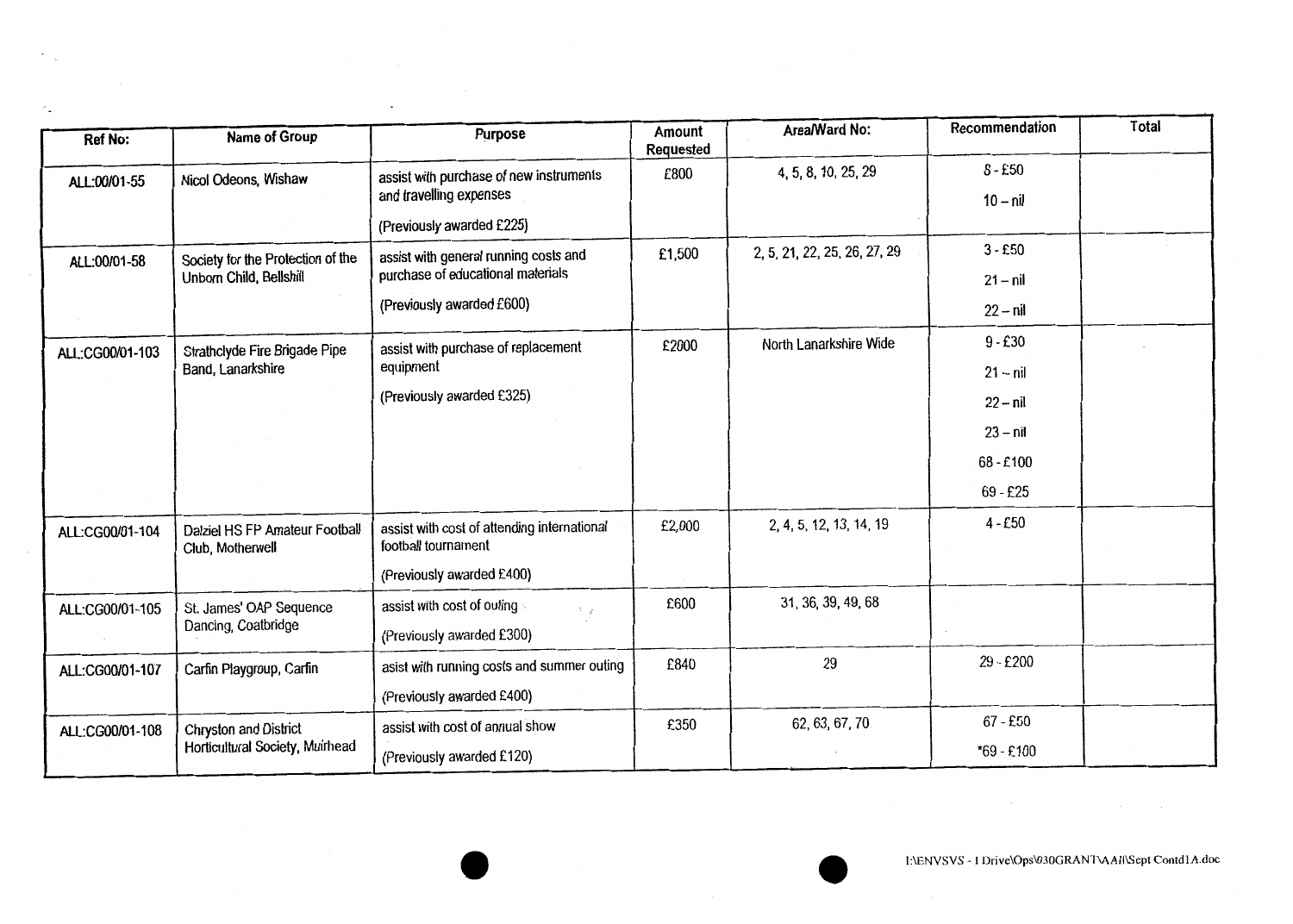| <b>Ref No:</b>    | <b>Name of Group</b>                                        | <b>Purpose</b>                                                                | Amount<br>Requested | Area/Ward No:          | Recommendation | Total |
|-------------------|-------------------------------------------------------------|-------------------------------------------------------------------------------|---------------------|------------------------|----------------|-------|
| ALL:CG00/01-109   | Whinhall Women's Group,<br>Airdrie                          | assist with general running costs<br>(Previously awarded £25)                 | £300                | 31, 34, 41, 43, 44, 49 |                |       |
| ALL:CG00/01-110   | <b>New Stevenston Senior Citizens</b><br>Centre, Motherwell | Assist with cost of summer activity<br>programme<br>(Previously awarded £200) | £1,500              | 5                      | $5 - £200$     |       |
|                   |                                                             | assist with costs of video production                                         | £2000               | 2, 3, 4, 5, 25, 26     |                |       |
| ALL:CG00/01 - 118 | <b>Twenty Twenty, Motherwell</b>                            |                                                                               | £1100               | 31 to 63, 69, 70       | $60 - £50$     |       |
| ALL:CG00/01 - 119 | Guide Association,<br>Cumbernauld                           | assist with costs of Stomp 2000, a<br>millennium celebration                  |                     |                        | $61 - £25$     |       |
|                   |                                                             | (Previously awarded £150)                                                     |                     |                        | $69 - £50$     |       |
| ALL:CG00/01 - 127 | Lanarkshire Keyboard Club,                                  | Purchase of audio equipment                                                   | £600                | North Lanarkshire Wide | $9 - £10$      |       |
|                   | Wishaw                                                      |                                                                               |                     |                        | $21 - nil$     |       |
|                   |                                                             |                                                                               |                     |                        | $22 - nil$     |       |
|                   |                                                             |                                                                               |                     |                        | $23 - nil$     |       |
| ALL:CG00/01 - 128 | Netherton Pre-School<br>Playgroup, Netherton                | assist with costs of trip and purchase of<br>toys                             | unknown             | 4, 6, 9                | $9 - nil$      |       |
|                   |                                                             | (Previously awarded £200)                                                     |                     |                        |                |       |
| ALL:CG00/01-132   | Carfin Senior Citizens, Carfin                              | assist with cost of summer outing                                             | £250                | 2, 29                  | $5 - £50$      |       |
|                   |                                                             | (Previously awarded £150)                                                     |                     |                        | $29 - £50$     |       |
| ALL:CG00/01-139   | Newmains 3rd Platoon Army                                   | assist with purchase of expedition                                            | £2,000              | 6 to 20                | $7 - £100$     |       |
|                   | Cadet Force, Newmains                                       | equipment                                                                     |                     |                        | 19 - £100      |       |

 $\bar{z}$ 

 $\sim$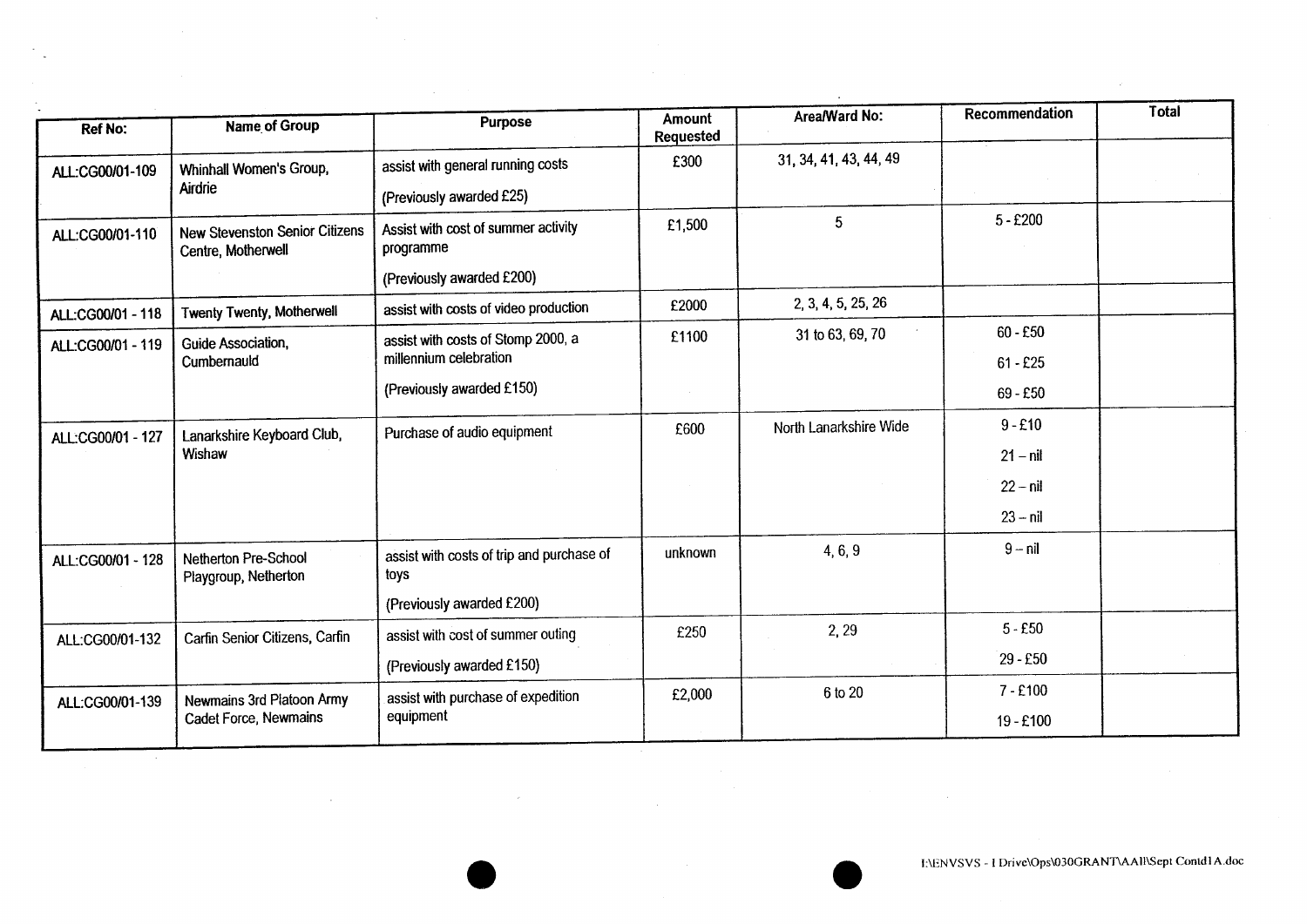| <b>Ref No:</b>  | <b>Name of Group</b>            | <b>Purpose</b>                               | Amount<br>Requested | Area/Ward No:              | Recommendation | <b>Total</b> |
|-----------------|---------------------------------|----------------------------------------------|---------------------|----------------------------|----------------|--------------|
| ALL:CG00/01-140 | Airdrie Boys Club, Airdrie      | assist with purchase of training and playing | £2,000              | 31 to 52, 54               | $32 - £50$     |              |
|                 |                                 | equipment<br><b>Contractor</b>               |                     |                            | $43 - £300$    |              |
|                 |                                 |                                              |                     |                            | $46 - £30$     |              |
| ALL:CG00/01-142 | Wishaw Ex-Servicemen's          | assist with cost of summer outing to Perth   | £350                | 6, 7, 8, 9, 10, 13, 14, 15 | $7 - £45$      |              |
|                 | Senior Citizens Section, Wishaw |                                              |                     |                            | $9 - £50$      |              |
|                 |                                 |                                              |                     |                            | $10 - £50$     |              |
|                 |                                 |                                              |                     |                            | $15 - £40$     |              |
| ALL:CG00/01-143 | St. Mary's Church Senior        | assist with cost of Christmas dinner         | £600                | North Lanarkshire Wide     | $21 - nil$     |              |
|                 | Citizens Club, Motherwell       | (Previously awarded £200)                    |                     |                            | $22 - nil$     |              |
|                 |                                 |                                              |                     |                            | $23 - nil$     |              |

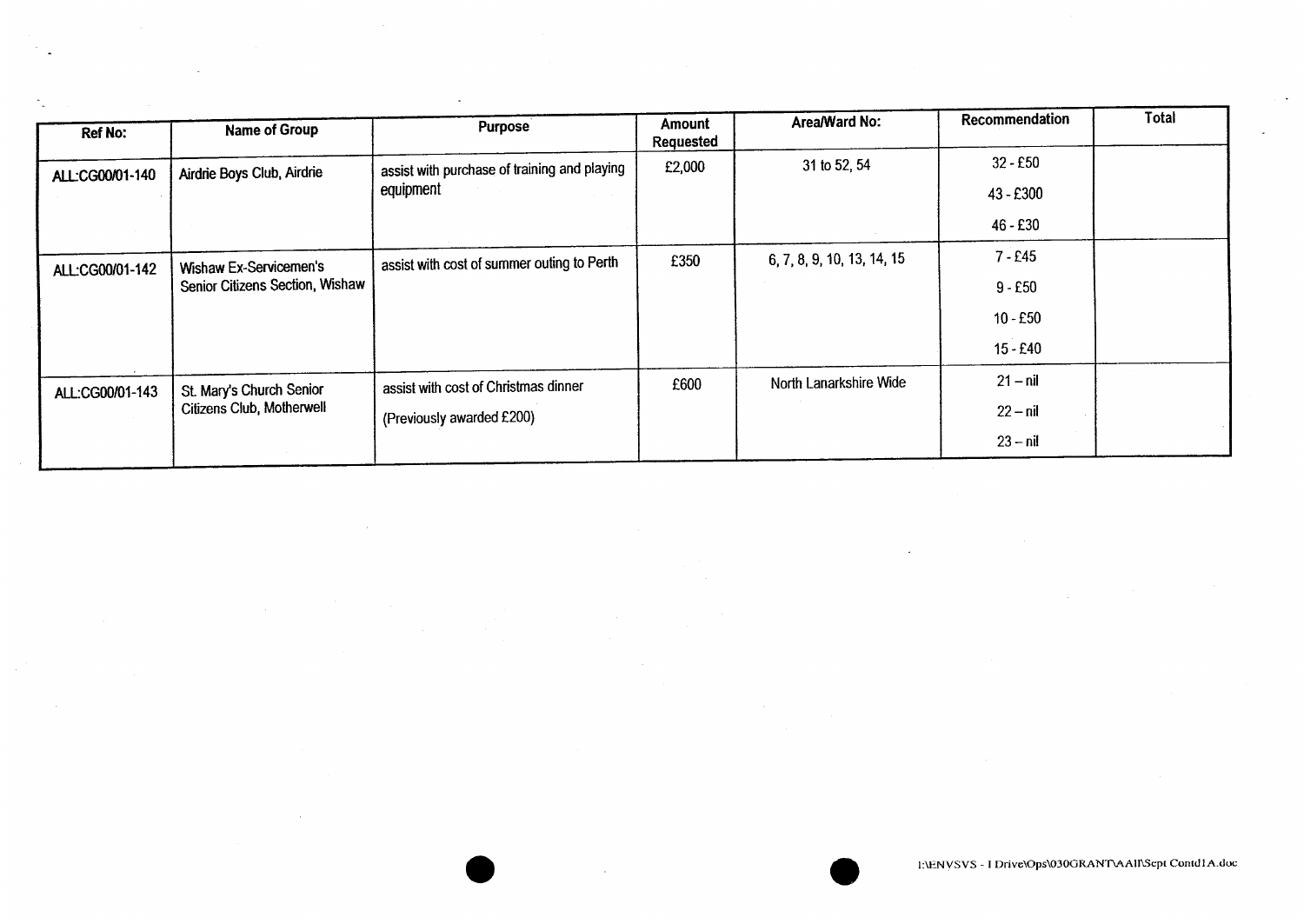# **APPLICATIONS COVERING MORE THAN ONE AREA COMMITTEE BOUNDARY**

| <b>Ref No:</b> | Name of Group                                        | Purpose                                                                     | <b>Amount</b><br>Requested | Area/Ward No:                     | Recommendation | Total |
|----------------|------------------------------------------------------|-----------------------------------------------------------------------------|----------------------------|-----------------------------------|----------------|-------|
|                |                                                      | New Applications up to 25.8.00                                              |                            |                                   |                |       |
|                |                                                      | (Area Committees should only consider applications relevant to their areas) |                            |                                   |                |       |
| ALL:00/01-172  | Newarthill Amateur Boxing and<br><b>Fitness Club</b> | assist with cost of refurbishing building and<br>purchasing equipment       | £1,500                     | 5, 8, 19, 27, 28, 29, 42, 43 & 51 | $5 - £200$     |       |
|                |                                                      |                                                                             |                            |                                   | 19 - £200      |       |
|                |                                                      |                                                                             |                            |                                   | 29 - £100      |       |
| ALL:00/01-173  | Parkinson's Self Help Group,                         | assist with cost of outing to Loch Katrine                                  | £600                       | 31 to 52                          | $32 - £100$    |       |
|                | <b>Monklands</b>                                     |                                                                             |                            |                                   | $33 - £400$    |       |
|                |                                                      |                                                                             |                            |                                   | $34 - £100$    |       |
|                |                                                      |                                                                             |                            |                                   | $42 - £25$     |       |
| ALL:00/01-174  | Scaffold Amputee Support<br>Group, Lanarkshire       | assist with transportation costs for<br>members and cost of outing          | £1,000                     | 5, 35, 36, 39, 40, 42, 49,        | $40 - £50$     |       |
| ALL:00/01-175  | Motherwell/Clydesdale                                | assist with general running costs of group                                  | £2,000                     | 1 to 30                           | $1 - £50$      |       |
|                | <b>Headway Group</b>                                 |                                                                             |                            |                                   | $9 - £30$      |       |
|                |                                                      |                                                                             |                            |                                   | $21 - nil$     |       |
|                |                                                      |                                                                             |                            |                                   | $22 - nil$     |       |
|                |                                                      |                                                                             |                            |                                   | $23 - nil$     |       |
| ALL:00/01-176  | Airdrie and District Angling Club                    | to assist disabled anglers access Hillend<br>Reservoir                      | £2,000                     | 31 to 70                          |                |       |
| ALL:00/01-177  | <b>Coatbridge Historical Research</b>                | assist with start up costs                                                  | £2,000                     | 31, 40 & 47                       | 32-£100        |       |
|                | Group                                                |                                                                             |                            |                                   | 34 - £50       |       |
|                |                                                      |                                                                             |                            |                                   | $36 - £500$    |       |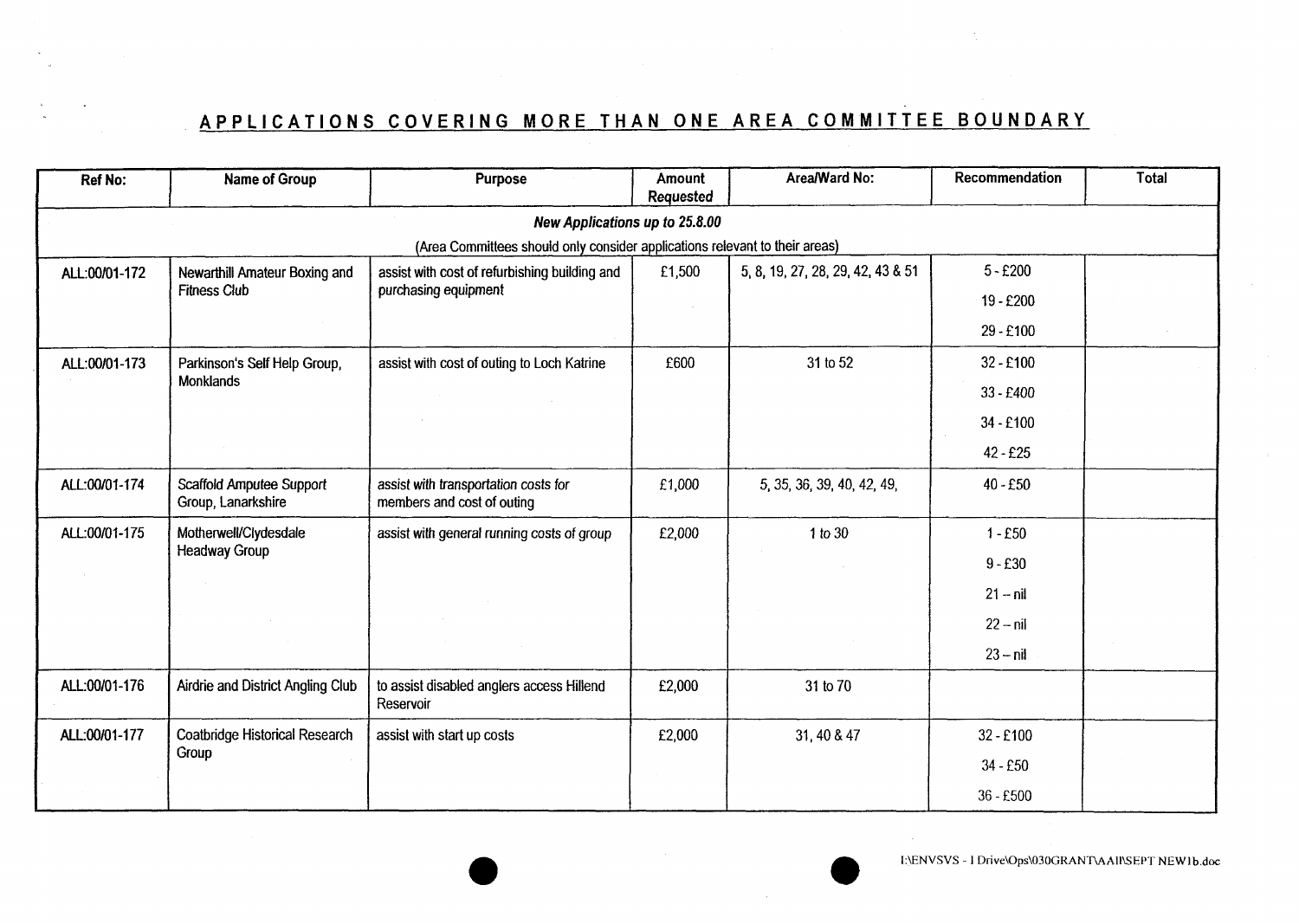| <b>Ref No:</b> | Name of Group                               | Purpose                                                                      | Amount<br>Requested | Area/Ward No:        | Recommendation | Total |
|----------------|---------------------------------------------|------------------------------------------------------------------------------|---------------------|----------------------|----------------|-------|
| ALL:00/01-178  | Ethnic Junior Education Group,              | assist with weekend educational outing to                                    | £2,000              | 1 to 70              | $1 - £50$      |       |
|                | Lanarkshire                                 | millennium dome                                                              |                     |                      | $9 - £30$      |       |
|                |                                             |                                                                              |                     |                      | $21 - nil$     |       |
|                |                                             |                                                                              |                     |                      | $22 - nil$     |       |
| È.             |                                             |                                                                              |                     |                      | $23 - nil$     |       |
|                |                                             |                                                                              |                     |                      | 69 - £25       |       |
| ALL:00/01-179  | St. Thomas' Senior Citizens<br>Club, Wishaw | assist with cost of summer outing and meal                                   | £500                | 13 & 14              | 14 - £300      |       |
| ALL:00/01-180  | A & C Walking Club, Monklands               | assist with cost of walking weekend                                          | £1,600              | 34, 39, 44, 45, & 47 | $34 - £50$     |       |
| ALL:00/01-202  | Motherwell and District                     | assist with purchase of resource materials,                                  | £750                | 1 to 30              | $1 - £50$      |       |
|                | Women's Aid, Motherwell,<br>Lanarkshire     | cost of attending seminars and<br>conferences and four social outing through |                     |                      | $7 - £25$      |       |
|                |                                             | year                                                                         |                     |                      | $9 - £25$      |       |
|                |                                             |                                                                              |                     |                      | $11 - E50$     |       |
| ALL:00/01-209  | Group Around Self Harm                      | assist with cost of hosting conference                                       | £500                | 1 to 70              | $1 - £25$      |       |
|                | (GASH)                                      |                                                                              |                     | $\sim$               | $9 - £10$      |       |
|                |                                             |                                                                              |                     |                      | $34 - £50$     |       |
|                |                                             |                                                                              |                     |                      | $46 - £25$     |       |
|                |                                             |                                                                              |                     |                      | $56 - £50$     |       |
|                |                                             |                                                                              |                     |                      | $60 - £30$     |       |
|                |                                             |                                                                              |                     |                      | $61 - E7$      |       |
| ALL:00/01-214  | Newarthill Community Council                | assist with cost of maintaining community                                    | £600                | 5 & 29               | $5 - £200$     |       |
|                |                                             | mini-bus                                                                     |                     |                      | 29 - £200      |       |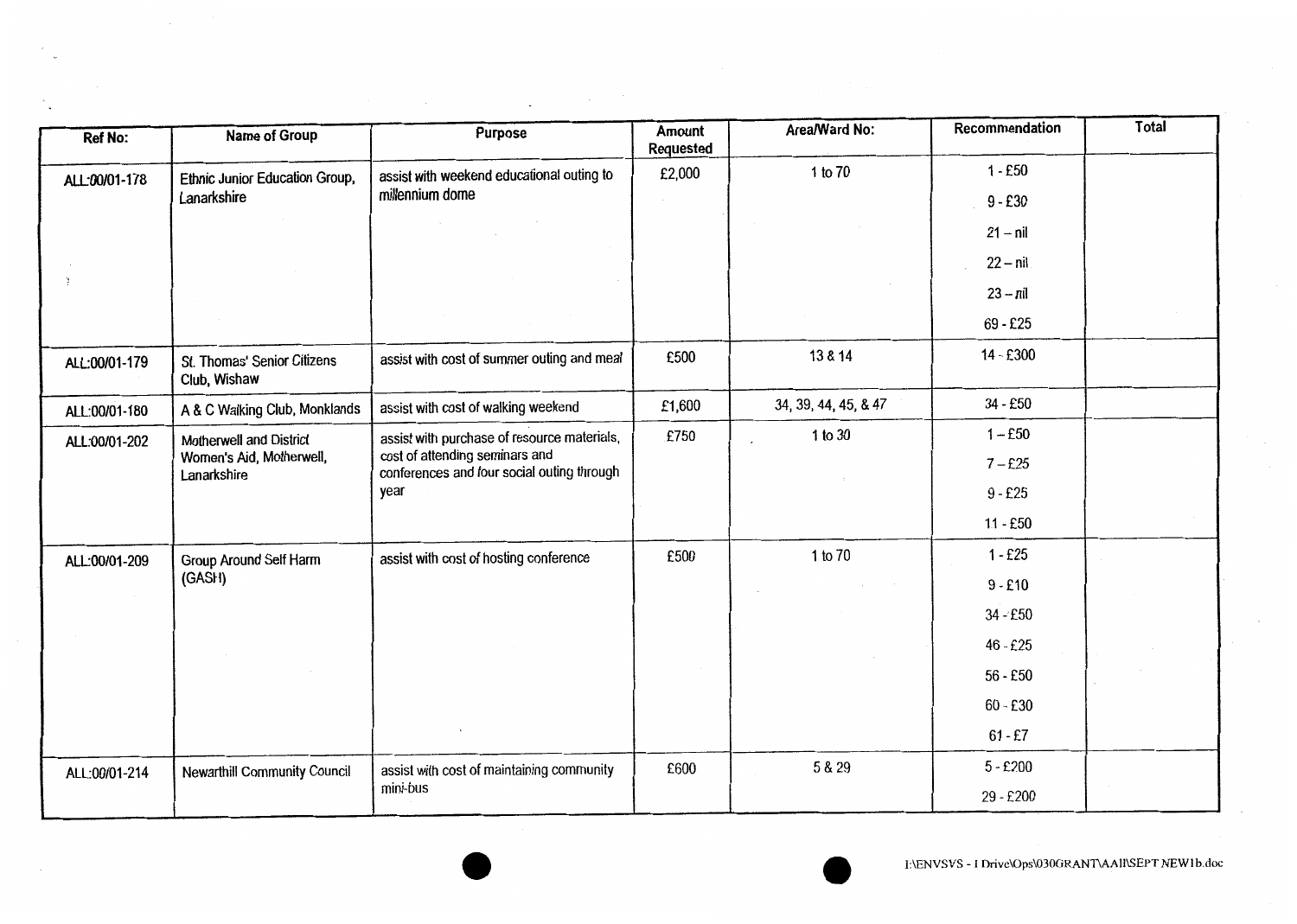| ria.          |                                                 |                                              |                     |                                      |                |       |
|---------------|-------------------------------------------------|----------------------------------------------|---------------------|--------------------------------------|----------------|-------|
| Ref No:       | Name of Group                                   | Purpose                                      | Amount<br>Requested | Area/Ward No:                        | Recommendation | Total |
| ALL:00/01-220 | Dykehead Amateur Flute Band,                    | assist with purchase of photocopier, music   | £985                | 4, 10, 16, 17, 18, 20                | 17 - £200      |       |
|               | <b>Shotts</b>                                   | folders and paper                            |                     |                                      | 20 - £150      |       |
| ALL:00/01-225 | Wishaw Boys Club                                | assist with purchase of equipment and        | £1720               | 1, 3, 4, 6, 7, 8, 9, 10, 13, 14, 16, | $1 - £25$      |       |
|               |                                                 | general running costs                        |                     | 19, 24, & 29                         | $7 - £125$     |       |
|               |                                                 |                                              |                     |                                      | $9 - £200$     |       |
|               |                                                 |                                              |                     |                                      | $10 - £50$     |       |
| ALL:00/01-226 | Bothwell United Boys Club,<br>Viewpark          | assist with purchase of football strips      | £350                | 2, 4, 5, 21, 23, 24, 27, & 29        |                |       |
| ALL:00/01-231 | Kilsyth Close Harmony Group                     | assist with purchase of keyboard, sheet      | £1,100              | 1 to 70                              | $9 - E5$       |       |
|               |                                                 | music and hall let and transport costs       |                     |                                      | $21 - nil$     |       |
|               |                                                 |                                              |                     |                                      | $22 - nil$     |       |
|               |                                                 |                                              |                     |                                      | $23 - nil$     |       |
|               |                                                 |                                              |                     |                                      | 64 - £100      |       |
|               |                                                 |                                              |                     |                                      | 65-£100        |       |
|               |                                                 |                                              |                     |                                      | 66 - £100      |       |
| ALL:00/01-232 | Middle Church Senior Citizens                   | assist with cost of Christmas lunch and gift | £500                | 31, 32, 34, 36, 37, 38, 39, 40, &    | $32 - £75$     |       |
|               | Club, Coatbridge                                |                                              |                     | 43                                   | $34 - £50$     |       |
|               |                                                 |                                              |                     |                                      | $36 - £50$     |       |
|               |                                                 |                                              |                     |                                      | 40 - £100      |       |
| ALL:00/01-234 | Holy Trinity and All Saints<br>SVDP, Coatbridge | assist with cost of Christmas dinner         | £600                | 34, & 47                             | $34 - £300$    |       |

 $\sim$ 

 $\sim$ 

 $\sim$ 

n.  $\sim$ 

 $\sim 10^{-11}$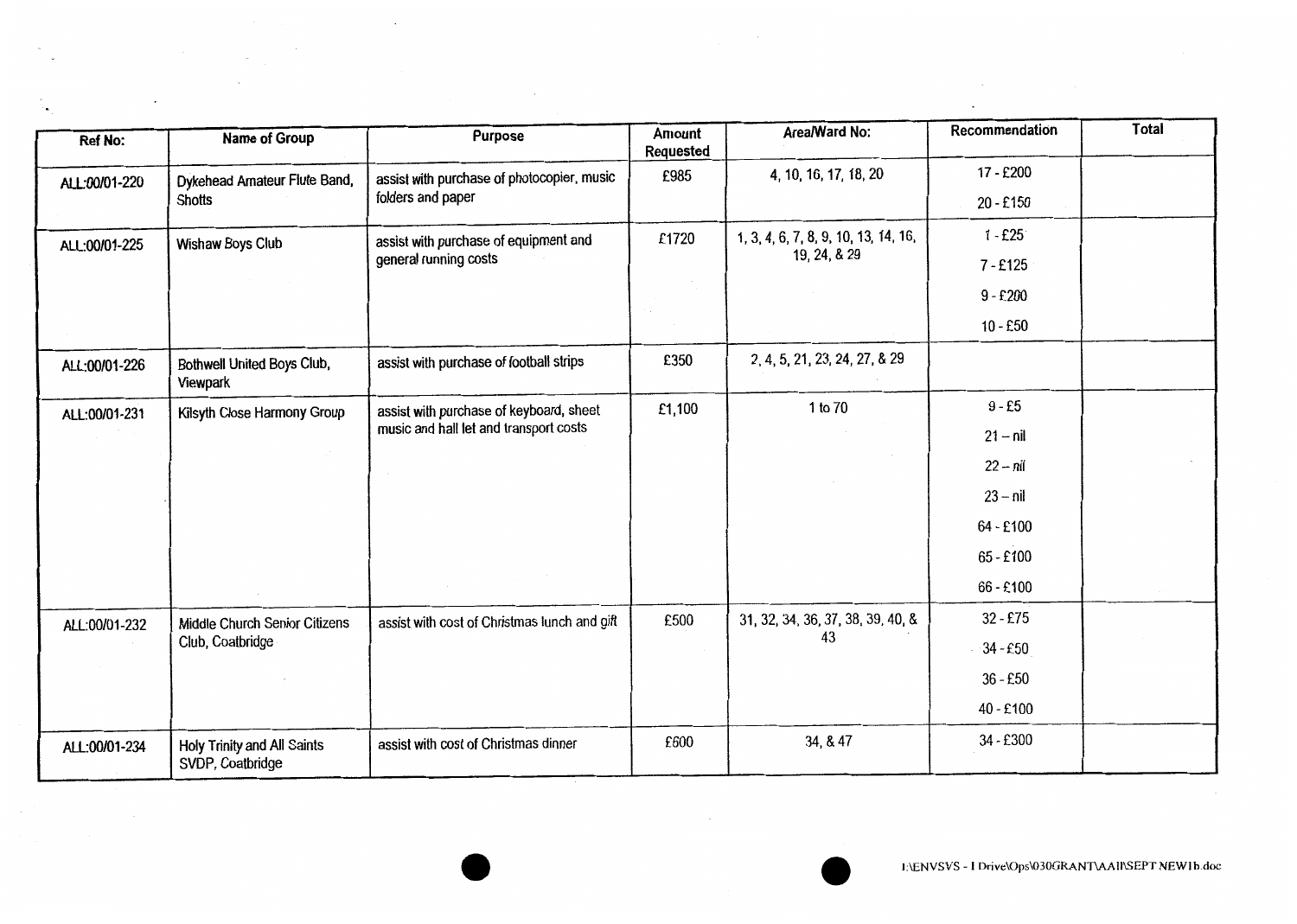| Ref No:       | Name of Group           | <b>Purpose</b>                                              | Amount<br><b>Requested</b> | Area/Ward No: | Recommendation | Total |
|---------------|-------------------------|-------------------------------------------------------------|----------------------------|---------------|----------------|-------|
| ALL:00/01-241 | Wellwynd Heritage Group | Assist with cost of feasibility study and<br>start-up costs | £1,784                     | 31 to 52      |                |       |

.<br>- في المصطلح الفراد

.<br>.<br>.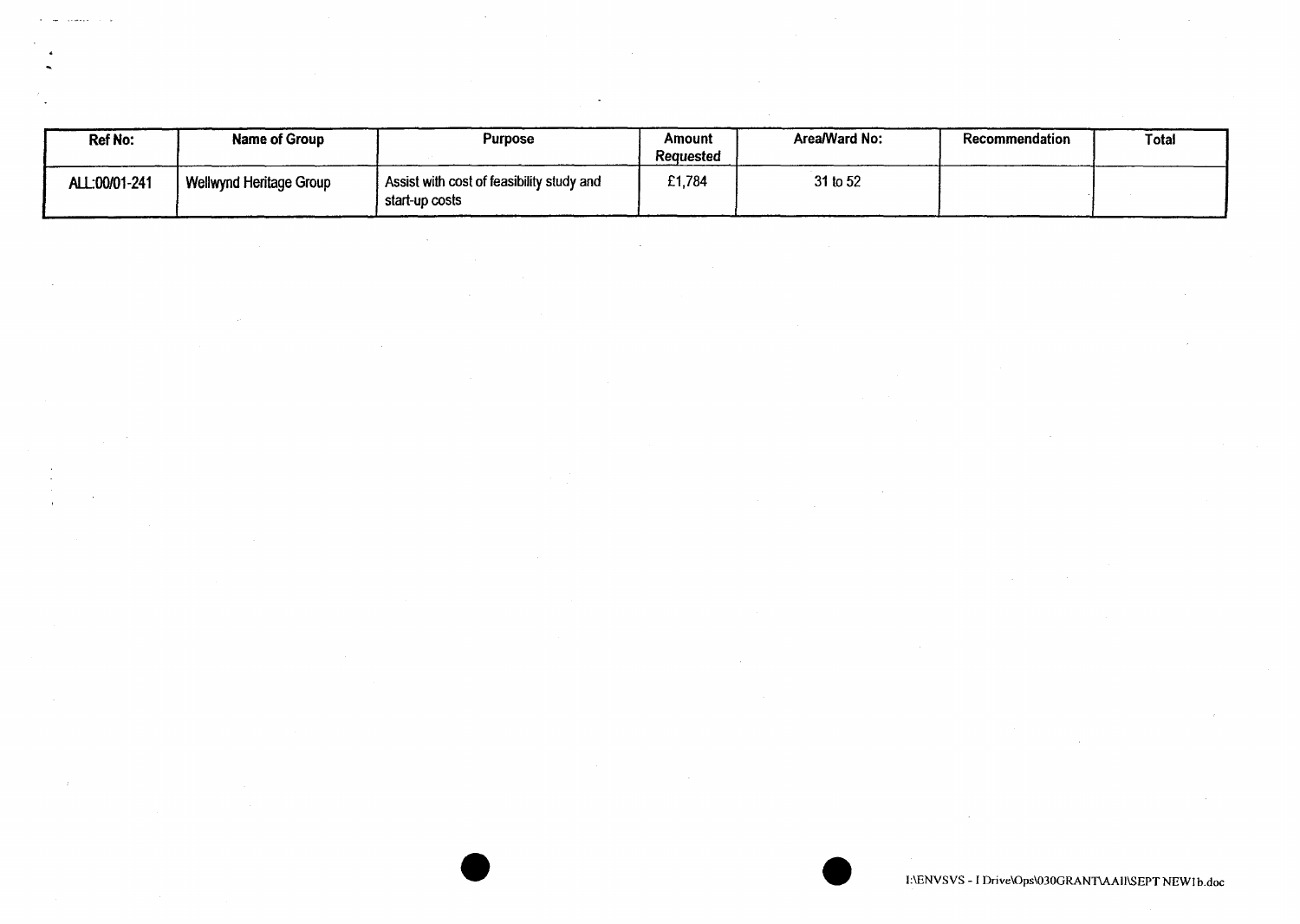## **BELLSHILL AND DISTRICT AREA COMMITTEE**

| $\sim$                  |                                                                                   |                                                                                                                                            |                            |               | $\mathcal{L}(\mathcal{L})$ and $\mathcal{L}(\mathcal{L})$ . |                                                            |
|-------------------------|-----------------------------------------------------------------------------------|--------------------------------------------------------------------------------------------------------------------------------------------|----------------------------|---------------|-------------------------------------------------------------|------------------------------------------------------------|
| $\Delta\phi_{\rm{max}}$ | $\sim 100$ km s $^{-1}$<br>$\sim 100$ km s $^{-1}$<br>$\sim 10^{11}$ km s $^{-1}$ | $\mathcal{O}(\mathcal{A})$ and $\mathcal{O}(\mathcal{A})$ . The set of $\mathcal{O}(\mathcal{A})$<br>BELLSHILL AND DISTRICT AREA COMMITTEE |                            |               | $\sim 100$                                                  | <b>Contractor</b>                                          |
|                         |                                                                                   | COMMUNITY GRANT APPLICATIONS                                                                                                               |                            |               | <b>Contractor</b>                                           |                                                            |
| Ref No:                 | <b>Name of Group</b>                                                              | Purpose                                                                                                                                    | <b>Amount</b><br>Requested | Area/Ward No: | Recommendation                                              | Total                                                      |
| BEL:CG99/00-806         | Limited Edition Youth Group,                                                      | <b>Applications Continued from Previous Meeting</b><br>assist with purchase of games and craft                                             | £400                       | 24 to 30      | 29 - £200                                                   |                                                            |
|                         | Newarthill<br>BEL:CG00/01-14   Sportscene Youth Club, Bellshill                   | equipment<br>assist with purchase of new equipment and<br>hosting of badminton tournament                                                  | £500                       | 25 & 26       |                                                             |                                                            |
| BEL:CG00/01-15          | St. Teresa's Support Group,<br>Newarthill                                         | (previously awarded £100)<br>assist with general running costs                                                                             | £450                       | 29            | 29 - £300                                                   |                                                            |
|                         | BEL:CG00/01-16   Orbiston Parent Group, Bellshill                                 | assist with purchase of multi-media system<br>(previously awarded £100)                                                                    | £1,000                     | 25 & 26       | <b>Contractor</b>                                           |                                                            |
|                         | BEL:CG00/01-56   Bellshill Community Council,<br>Bellshill                        | assist with cost of hosting annual street fair<br>(previously awarded £550)                                                                | £900                       | 25 & 26       |                                                             |                                                            |
| BEL:CG00/01-68          | Bellshill and District Clergy<br>Fraternal, Bellshill                             | assist with cost of hosting<br>interdenominational millenimum celebration<br>(previously awarded £350)                                     | £750                       | 25 & 26       | $\sim 100$ km s $^{-1}$                                     |                                                            |
|                         | BEL:CG00/01-69   Orbiston Parents' Group,<br>Bellshill                            | assist with purchase of materials for<br>outdoor arts project<br>(previoulsy awarded £100                                                  | £1,500                     | 25 & 26       |                                                             |                                                            |
|                         |                                                                                   |                                                                                                                                            |                            |               |                                                             |                                                            |
|                         |                                                                                   |                                                                                                                                            |                            |               |                                                             | E\ENVSVS - I Drive\Ops\030GRANT\Bellshill\Sept Cont 1a.doc |
|                         |                                                                                   |                                                                                                                                            |                            |               |                                                             |                                                            |

### **COMMUNITY GRANT APPLICATIONS**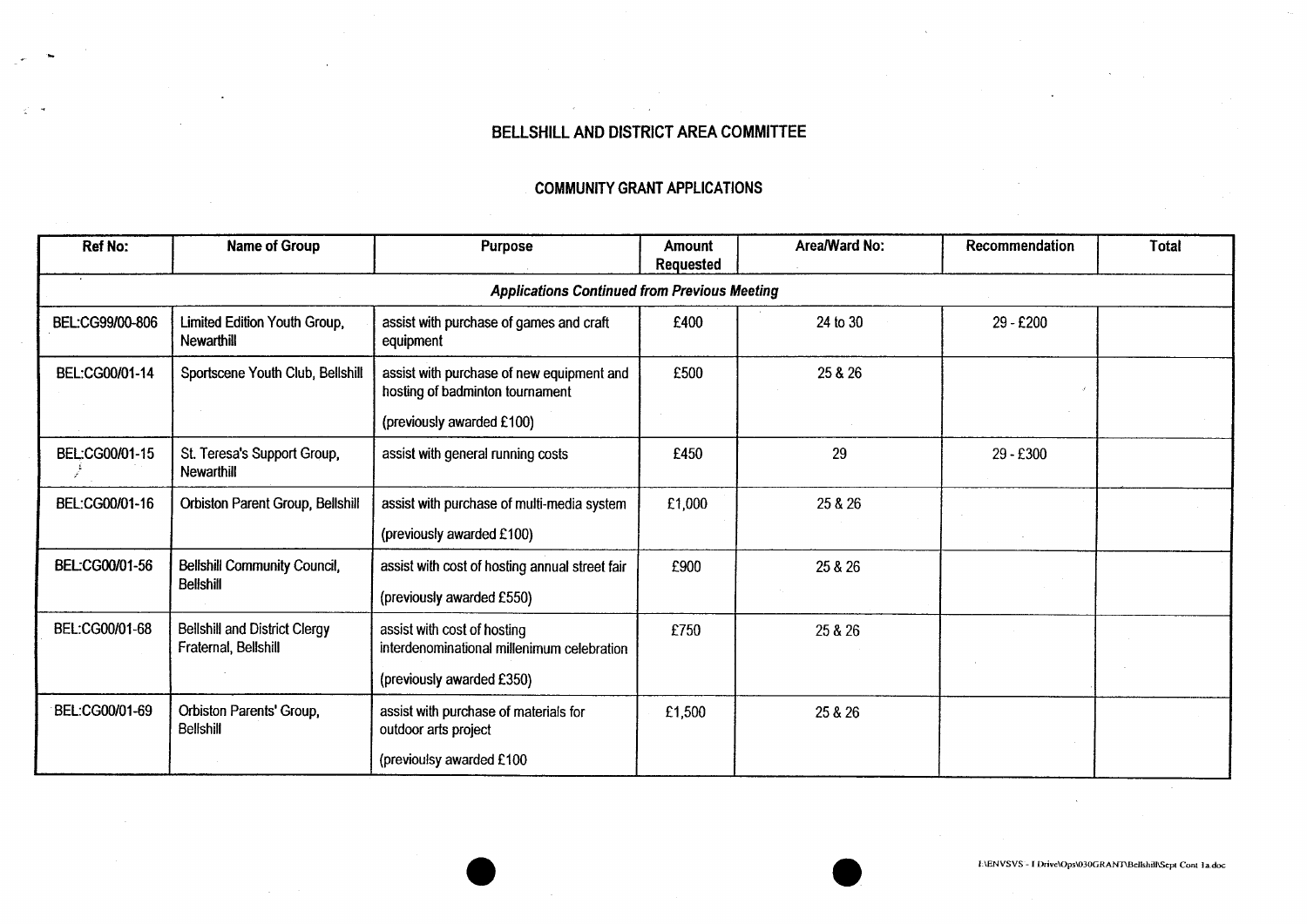| <b>Ref No:</b>    | Name of Group                                           | <b>Purpose</b>                                                | Amount<br>Requested | Area/Ward No: | Recommendation | <b>Total</b> |
|-------------------|---------------------------------------------------------|---------------------------------------------------------------|---------------------|---------------|----------------|--------------|
| BEL:CG00/01-111   | <b>Burnhead Senior Citizens,</b><br>Viewpark            | assist with cost of summer outing and<br>Christmas dinner     | £1,000              | 21, 22, & 23  | $21 - nil$     |              |
|                   |                                                         |                                                               |                     |               | 22 - £250      |              |
|                   |                                                         |                                                               |                     |               | $23 - £250$    |              |
| BEL:CG00/01 - 121 | <b>Bellshill Community Council,</b><br><b>Bellshill</b> | assist with costs of removing graffiti from<br>bridge         | £411.25             | 24, 25, & 26  |                |              |
|                   |                                                         | (previously awarded £100)                                     |                     |               |                |              |
| BEL:CG00/01 - 125 | Muirpark Amenity Fund,<br>Viewpark                      | assist with purchase of garden materials                      | £500                | 21 to 29      | $21 - £100$    |              |
|                   |                                                         | (previously awarded £50)                                      |                     |               | 22 - £150      |              |
|                   |                                                         |                                                               |                     |               | 23 - £150      |              |
| BEL:CG00/01-137   | Bellshill West Church Men's<br>Fellowship, Bellshill    | assist with purchase of new oven                              | £1,000              | 27            |                |              |
| BEL:CG00/01-138   | St. Columba's SVDP, Viewpark                            | assist with cost of summer bus outing and<br>Christmas outing | £1,000              | 21, 22, & 23  | 21 - £200      |              |
|                   |                                                         |                                                               |                     |               | 22 - £200      |              |
|                   |                                                         |                                                               |                     |               | $23 - £250$    |              |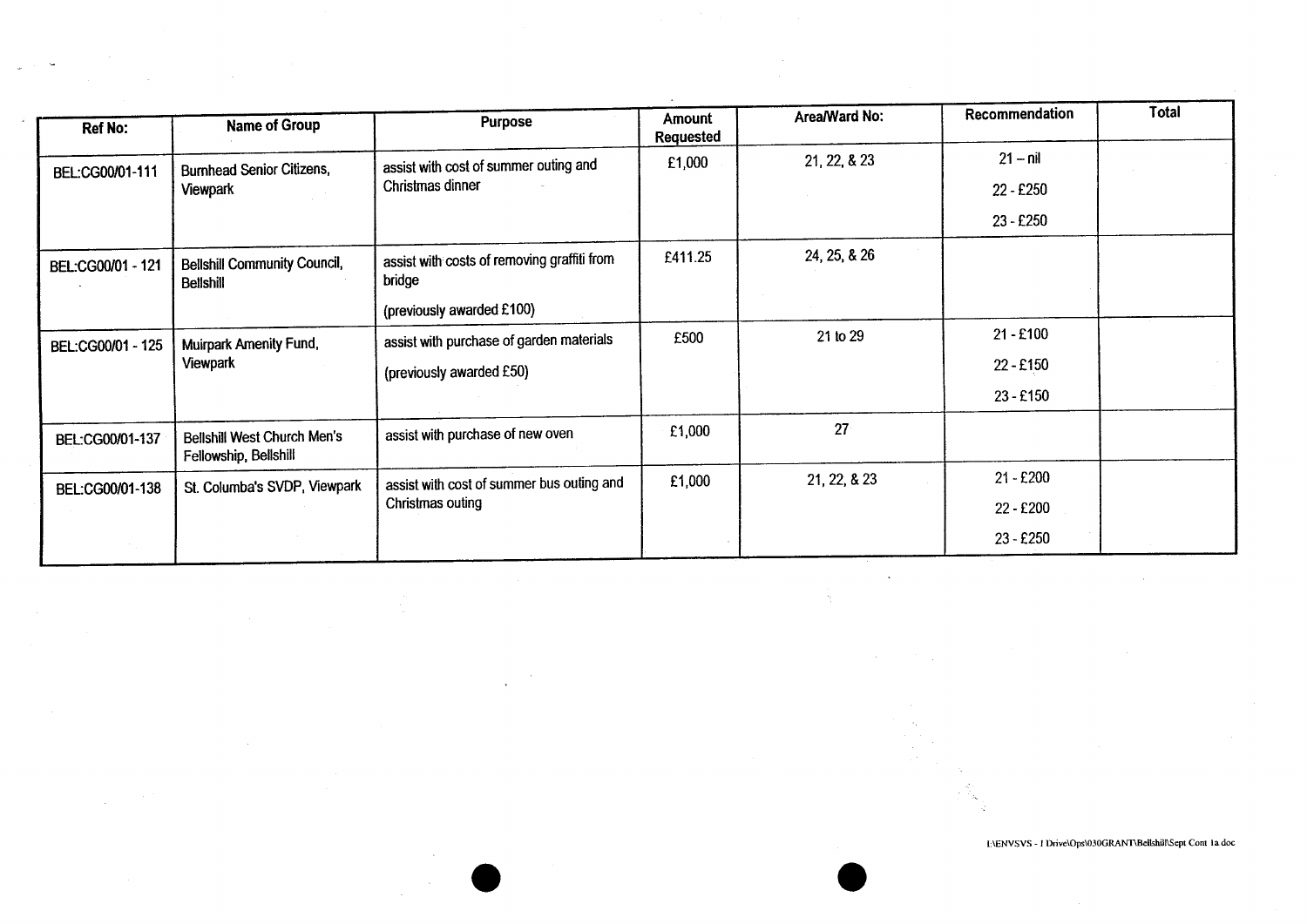### **BELLSHILL AND DISTRICT AREA COMMITTEE**

| <b>Ref No:</b>                        | Name of Group                                                   | Purpose                                                                     | Amount<br>Requested | Area/Ward No:                | Recommendation | Total |  |  |
|---------------------------------------|-----------------------------------------------------------------|-----------------------------------------------------------------------------|---------------------|------------------------------|----------------|-------|--|--|
| <b>New Applications up to 25.8.00</b> |                                                                 |                                                                             |                     |                              |                |       |  |  |
| BEL:00/01-170                         | Holy Family Rambling Club,<br>Mossend                           | assist with start-up costs and purchase of<br>equipment                     | £500                | 26, 24, & 25, 27, & 30       | 24 - £50       |       |  |  |
|                                       |                                                                 |                                                                             |                     |                              | 28 - £100      |       |  |  |
|                                       |                                                                 |                                                                             |                     |                              | $30 - £25$     |       |  |  |
| BEL:00/01-199                         | <b>Bellshill Salvation Army Home</b><br>League & Over 60's Club | assist with cost of millennium dinner and<br>concert party                  | £500                | 21, 22, 24, 25, 26, 28, & 30 | $21 - £50$     |       |  |  |
|                                       |                                                                 |                                                                             |                     |                              | $22 - ni$      |       |  |  |
|                                       |                                                                 |                                                                             |                     |                              | $23 - nil$     |       |  |  |
|                                       |                                                                 |                                                                             |                     |                              | 24 - £50       |       |  |  |
|                                       |                                                                 |                                                                             |                     |                              | $28 - £50$     |       |  |  |
|                                       |                                                                 |                                                                             |                     |                              | $30 - £50$     |       |  |  |
| BEL:00/01-205                         | <b>Mossend Bowling Club</b>                                     | Assist with repair of lockers and<br>refurbishment of pathways and building | £2,000              | 26, 27, & 28                 | 28 - £750      |       |  |  |
| BEL:00/01-211                         | Rosehall (Bellshill) Residents<br>Association                   | assist with hire of equipment for fun day                                   | £500                | 24                           | 24 - £400      |       |  |  |
| BEL:00/01-213                         | <b>Bellshill West Church Women's</b><br>Guild                   | assist with cost of refurbishing kitchen and<br>purchase of equipment       | £1,000              | 24, 25, 26, 27, 28, & 30     | 24 - £50       |       |  |  |
|                                       |                                                                 |                                                                             |                     |                              | $30 - £50$     |       |  |  |
| BEL:00/01-219                         | Holytown Colts Youth Club                                       | assist with cost of hosting fun day                                         | £250                | 27                           | 27 - £250      |       |  |  |

### COMMUNITY GRANT APPLICATIONS

I:\ENVSVS - I Drive\Ops\030GRANT\Bellshill\Sept New1a.doc